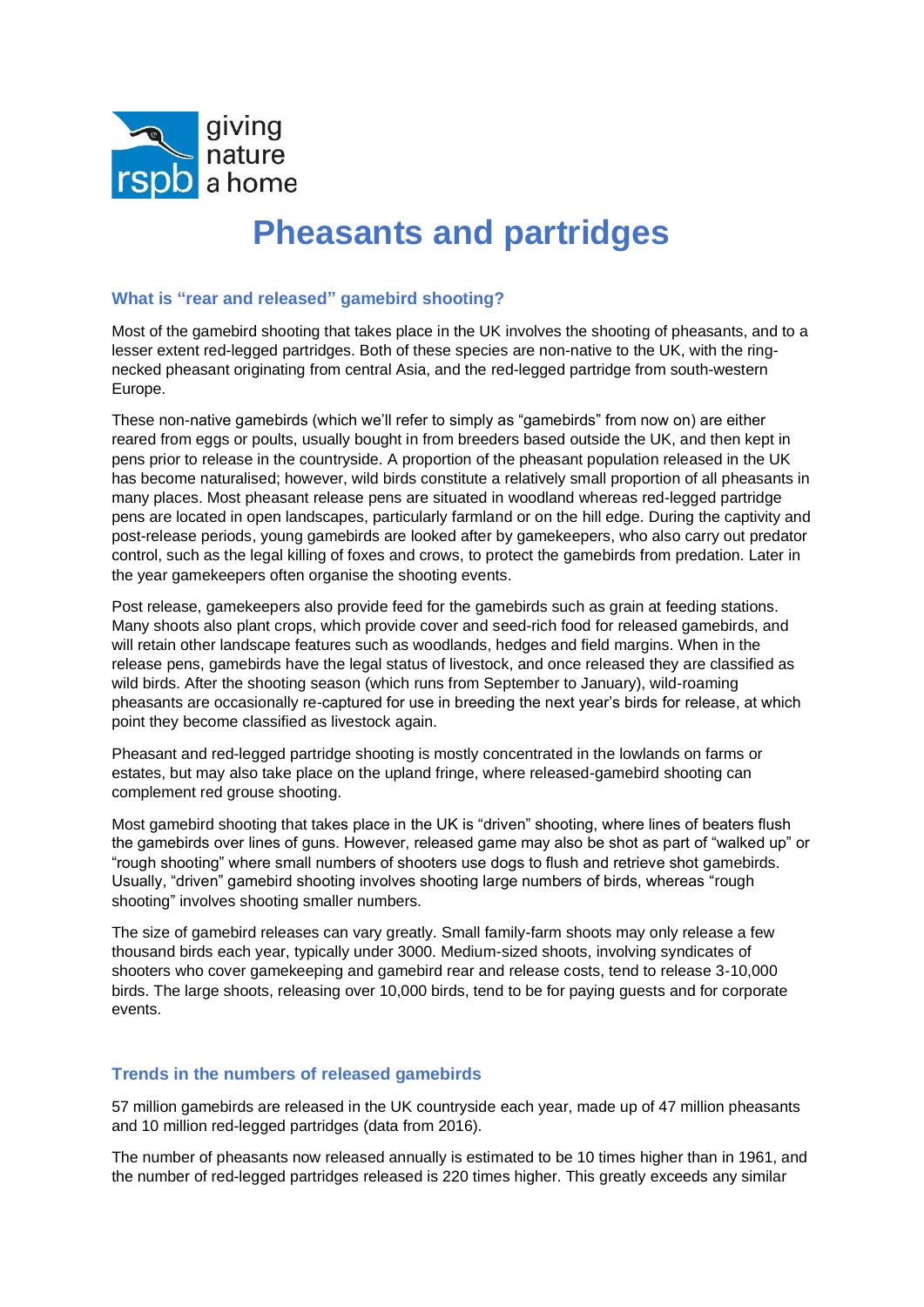releasing practice for gamebirds anywhere else in the world. For European countries where the data exists, the second-largest release of pheasants is in France with 10-15 million birds, or 22-32% of the UK total.

We do not know exactly where these releases take place, as there is no comprehensive national database documenting how many birds are released yearly by each estate. The closest thing available is the UK Government's Animal and Plant Health Poultry Register. All poultry holdings with more than 50 birds are legally required to register on this database; however, it is believed that compliance is poor with less than half of the gamebirds held prior to release being registered.

But what we do know is that at the point of their release in 2016, the combined biomass of all the gamebirds in the UK (released and naturalised) was more than twice the spring biomass of all native UK breeding birds. Or to put that in simple terms, if you took the May population of every native UK bird and put it on one end of a set of scales, and the July population of every gamebird in the UK and put it on the other end of the scales, the gamebirds would be twice as heavy. Even when native bird populations are at their highest, the gamebirds would still outweigh them.

In most other similar European countries, the release of gamebirds is regulated by government or statutory nature conservation agencies. In the UK, gamebird releases are only lightly regulated. Voluntary codes of practice have been produced by game shooting organisations, but levels of compliance are largely unknown, and enforcement of these standards is generally poor.

# **Direct impacts of gamebirds on wildlife and habitats**

Pheasants and red-legged partridges are omnivorous and opportunistic feeders, consuming both plant and animal prey. Large-scale gamebird releases can have negative impacts on woodland plant communities, through physical damage to plants from pecking, soil disturbance and nutrient enrichment from gamebird droppings. Changes in the height and overall cover of woodland plants, a reduction in the number of species, and the loss of rare plants of conservation concern, have been documented in woodlands containing pheasant-release pens, particularly where large numbers of gamebirds are released in a small area. Where fewer gamebirds are released at lower densities, many of these negative effects are less pronounced and are more easily reversed once gamebirds are removed from the system.

Adult pheasants and red-legged partridges also consume a wide variety of animal prey, mostly invertebrates but also some vertebrates such as reptiles, amphibians, small mammals and young birds. The release of gamebirds in August and September coincides with the birth or hatching of young reptiles, which are small and vulnerable to predation. There is growing evidence suggesting that severe local declines of adders and other reptiles may be linked to the presence of non-native gamebirds on at least two protected sites in the UK (Wyre Forest SSSI and Warburg Nature Reserve SSSI). A trustee of the Amphibian and Reptile Groups of the UK (ARG UK), was recently quoted in The Guardian newspaper as saying that the uncontrolled release of pheasants on gamebird estates was pushing the adder to the brink of extinction across the UK.

#### **Impacts on generalist predator populations**

Generalist predators are species such as foxes and crows which are adaptable and can take a wide range of prey or scavenge carrion depending on which prey are available at different times of year.

The large numbers of released gamebirds are exploited as a food source throughout the year by predators and scavengers. The majority of gamebirds are not shot, and instead die of natural and other causes in the countryside, for example through predation or as the result of road traffic accidents. Up to one third of released pheasants may fall prey to foxes for example, which is estimated to be enough pheasants to satisfy the dietary requirements of almost 100,000 adult foxes (approximately one quarter of the UK fox population).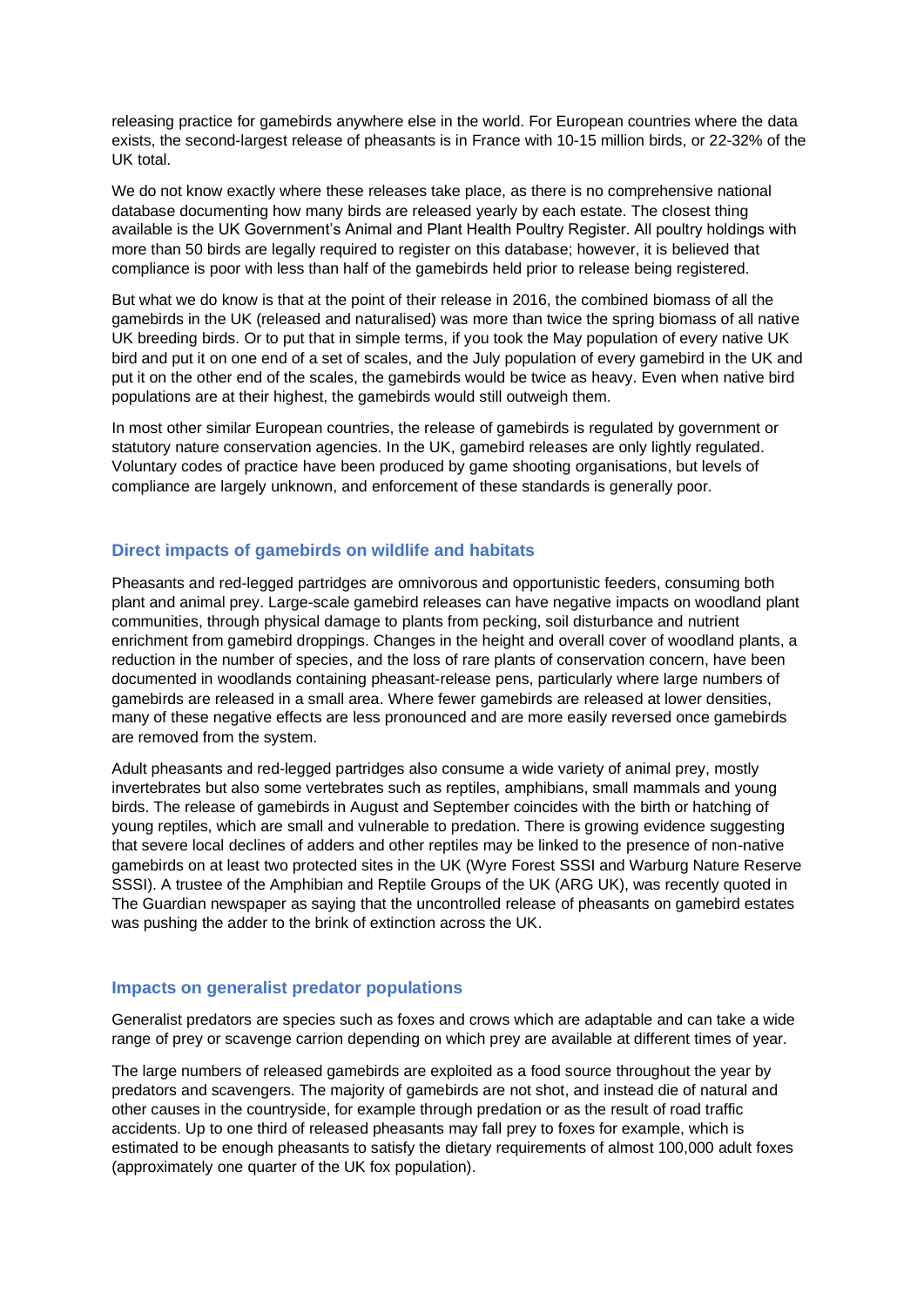Artificially abundant prey sources, such as released gamebirds, may allow numbers of generalist predators to increase, particularly in places like the UK which now lack the larger predators (such as wolves and lynx) that may formerly have limited the numbers of generalist predators. A recent UK study identified positive relationships between the number of gamebirds released in a locality and the density and growth rates of avian predators. Such enhancements of generalist predator populations could have negative impacts on other sensitive native prey species, including ground-nesting birds such as waders.

## **Legal predator control**

Gamekeepers are employed to control predators with the aim of protecting released gamebirds. Much of this predator control is legal, but illegal persecution is also known to take place on game estates, such as the killing of birds of prey and protected mammals including badgers. Even when targeting species legally, it can sometimes be intensive and focus on removing or reducing the local populations of native and non-native species such as fox, stoat, weasel, brown rat, American mink and crows.

When conducted alongside other gamebird management techniques, and over a number of years, legal predator control has been shown to increase the abundance and breeding success of some bird species, especially ground-nesting birds. However, we have some concerns with the intensity of this control and the impact it has on the populations of the targeted species and on the wider countryside, as well as the lack of reporting and monitoring of this activity to statutory nature conservation agencies across the UK.

### **Illegal persecution of birds of prey**

All birds of prey are legally protected in law under the Wildlife & Countryside Act 1981, but despite this, a significant body of evidence (eg scientific studies, wildlife crime data included in the annual RSPB BirdCrime Report) shows that illegal killing of these species in association with gamebird management is widespread and common. Data relating to confirmed incidents show that persecution is most intense on driven-grouse moors in the uplands and in association with lowland released gamebird shoots. In 2009, raptor persecution became a UK National Wildlife Crime Priority. However, since then, there have been over 1000 confirmed incidents of raptor persecution in the UK with twothirds of those convicted of raptor persecution related offences being employed as gamekeepers.

Illegal killing techniques include direct shooting, the use of poisoned bait, the abuse of cage traps, and pole traps (which have been banned since 1912).

## **Lead ammunition**

Lead has long been recognised as an environmental pollutant and has been removed as an additive from petrol and paint in the UK and across much of the world. Its use in ammunition to hunt wetland bird species, including ducks and geese, in the UK is already illegal; however, monitoring and enforcement of the regulations are poor. Due to the continued use of lead ammunition to shoot gamebirds, there is also a risk of human exposure to high lead concentrations when consuming gamebird meat, both from undetectable fragments of lead ammunition used to shoot the bird and from lead accumulated in the meat and bones as a result of gunshot ingested during the bird's lifetime. Eating more than 1-2 gamebird meals per week exposes people to levels of lead poisoning linked to reductions in IQ and writing ability in children, high blood pressure, and kidney disease, amongst other health issues.

The majority of gamebird shooting in the UK is still conducted using lead ammunition. We estimate that over 4,000 tonnes of lead ammunition could be deposited into the UK environment each year as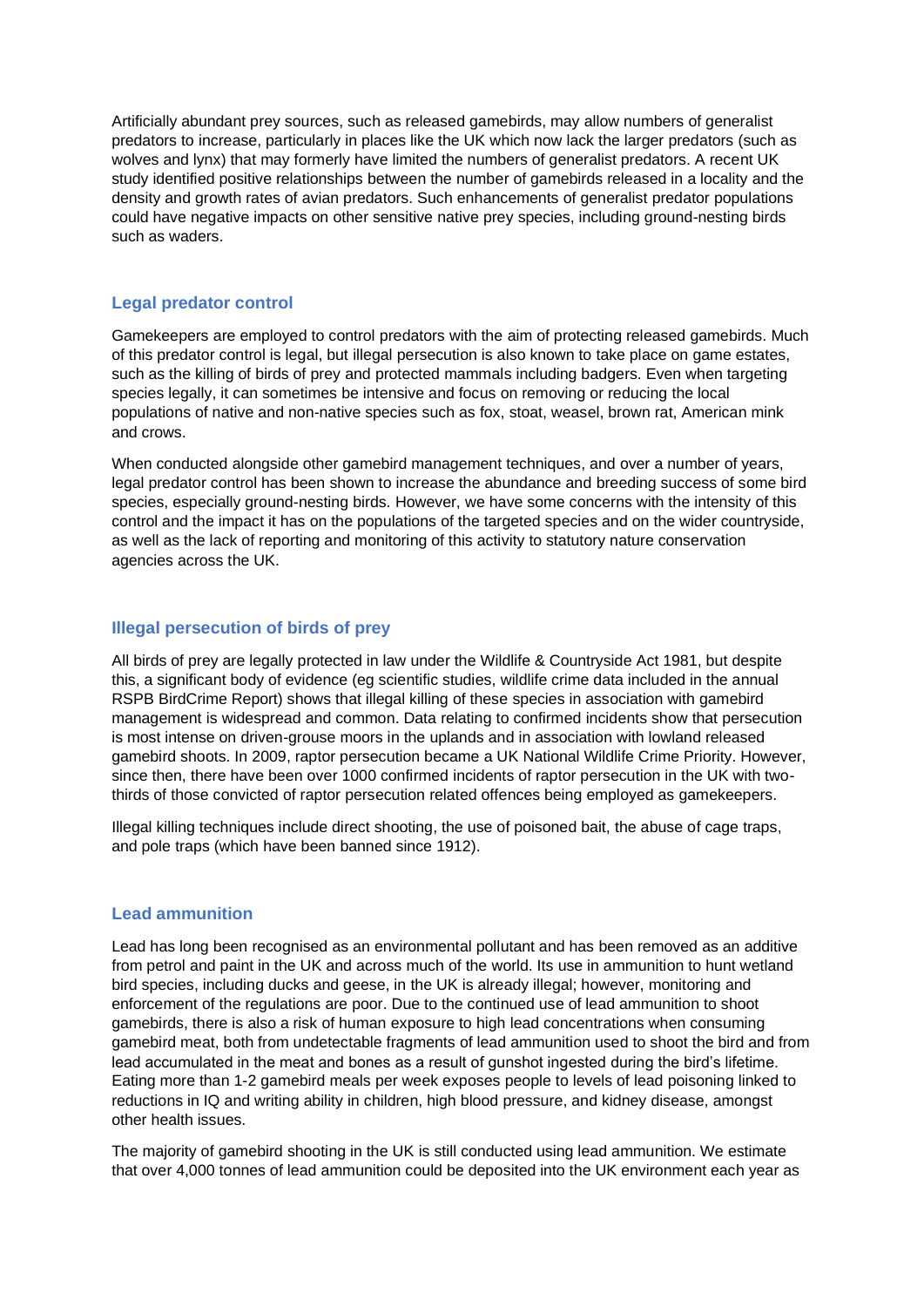a result of released gamebird shooting, and this excludes the gunshot used for legally controlling predators on gamebird releasing sites. The DEFRA Lead Ammunition Group recommend that the use of lead ammunition in the UK be banned due to overwhelming evidence of impacts on both wildlife and human health, however this action has yet to be implemented by the UK Government. We are now pushing for an outright and immediate ban on the use of lead ammunition.

The RSPB has completely phased out the use of lead ammunition used in connection with our vertebrate (largely fox and deer) control work on our nature reserves. We are pleased that the state forestry sector and statutory nature conservation agencies are also phasing out the use of lead on public land (such as the National Forest Estate), and that some private landowners are also following suit.

On many sporting estates large quantities of lead will have accumulated over many decades of shooting over the land. In many soils, the degradation of lead is slow, which means gunshot may remain in the soil as pellets for hundreds of years. Gunshot in the environment can degrade into soils and be taken up by plants and ingested by invertebrates, which are in turn eaten by animals further up the food chain. Lead gunshot is also ingested by wildlife either accidentally (whilst feeding) or being mistaken for small stones or grit, which are ingested by some birds to aid digestion. Lead can also be absorbed directly into body tissues in animals which have survived being shot.

Many studies have shown that secondary lead poisoning can occur in predatory and scavenging species that consume carcasses of prey with gunshot fragments or accumulated lead in their tissues. Some of the most affected raptor species include red kites and buzzards. There is also clear evidence documenting the damaging effects of lead on wildlife through all these exposure routes, including negative effects on fitness, breeding success, welfare and behaviour, and in some cases leading to death. Pheasants and red-legged partridges are not immune to these effects; the ingestion of lead gunshot is estimated to cause the death of up to 320,000 gamebirds annually.

#### **Land and habitat management for gamebirds**

Many game managers carry out beneficial management practices for released gamebirds. These include the creation of field margins, buffer strips, cover crops and wild-bird seed mixes, and the maintenance of hedgerows. This land management activity benefits a range of other species, particularly birds and insects.

Significantly more songbirds, including finches, buntings and sparrows, use game cover crops during the breeding season compared to nearby conventional crops. Hedges within 200m of game cover crops support more native breeding songbirds than those more distant. During winter, game and wild bird cover crops represent a major food source for native seed-eating birds, supporting significantly more species and up to 100 times more birds than conventional crops or set aside and stubble fields.

Many studies have reported an increase in the abundance of woodland bird species on game estates compared with non-game estates or in association with woodland pheasant release pens.

There is clear evidence that many farmland and woodland birds feed on and may benefit from supplemental feed provided for gamebirds. However, many species that might be considered pests, such as crows, pigeons and rodents, also take advantage of this food.

#### **Securing our vision for more sustainable gamebird releases**

Our review of evidence provides clear evidence of an intensification of gamebird releases since the publication of an earlier review in 2010. The number of gamebirds being released in the UK has